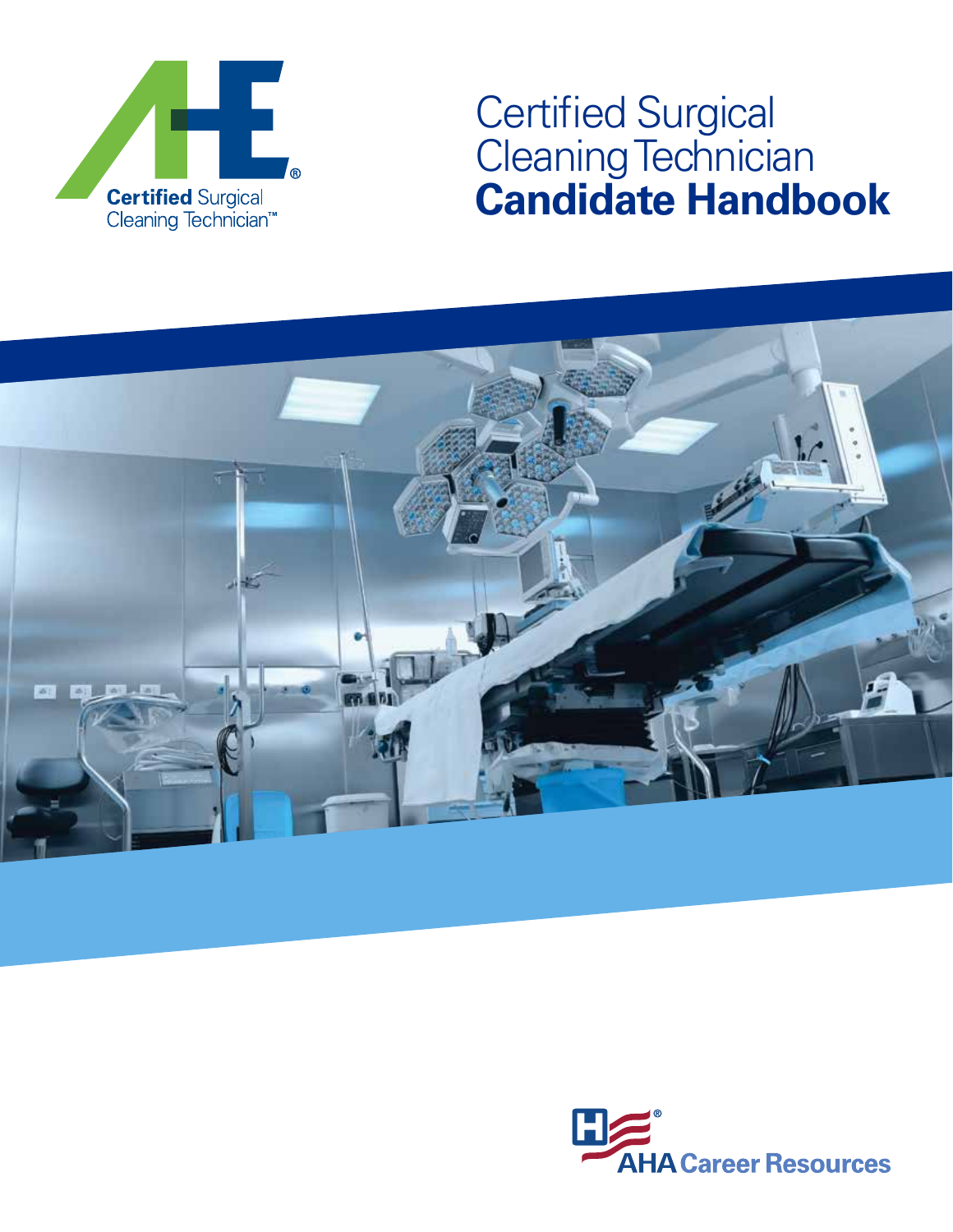# **Introduction**

This Candidate Handbook has been prepared by the Association for the Healthcare Environment (AHE) of the American Hospital Association (AHA) for technicians and others aligned with or conducting surgical cleaning services.

The handbook provides prospective certification candidates with essential information regarding eligibility requirements, the application process, testing information, and other important information related to the Certified Surgical Cleaning Technician (CSCT) certification. Surgical Cleaning Technicians and other candidates certified by AHE are referred to as *certificants.* The period of certification is 3 years. Certification expires automatically at the end of the 3-year certification period unless renewed. Certificants must maintain their certification and must not allow it to lapse to remain certified and to use the CSCT credential.

Procedures for certification renewal and maintenance are included in this handbook.

## **About AHE**

AHE is the professional organization of choice for professionals responsible for caring for the patient and resident care environment, including surgical and other procedure rooms, across all care settings; including hospitals, long term care, continuing care retirement communities and ambulatory care, including ambulatory surgical facilities. AHE represents over 2,200 professionals working to ensure quality outcomes and healthy communities, and strives to help define and advance the healthcare environmental services profession.

AHE's mission is to advance members' ability to establish and maintain care environments that are free of environmental surface contamination and that support safety, service, and efficient and effective operations. Our vision is to be the global authority on caring for the healthcare environment. Programming is grounded in four primary areas of focus – prevention, education, standards, and management, and rooted in the following core values:

# **Core Values**

### **Visionary Leadership**

Evidenced by an earned reputation as a courageous, influential, and trusted authority committed to innovation, excellence, and awareness of the essential role of environmental services (EVS) in improving health care outcomes

### **Integrity**

Evidenced by honesty in words and actions and dedication to effective stewardship characterized by value focused decisions made in an accountable and transparent culture

### **Innovation**

As evidenced by a commitment to sound, knowledge based evolving science and professional practice

### **Community**

Evidenced by an engaged fellowship of peers taking pride in the diversity of experience and the inclusion of multiple perspectives in advancing their profession

# **Oversight**

The CSCT program is overseen by a three-person committee composed of dedicated, experienced, and knowledgeable environmental services professionals, appointed by AHE, and approved by the American Hospital Association.

# **Affiliation**

AHE is a membership-based nonprofit organization affiliated with the American Hospital Association (AHA). Membership with the professional organization or its parent company is neither a requirement for, nor an indication of, certification or recertification. Please contact AHE at www.ahe.org if you require information or assistance with membership or CSCT certification.

# **CSCT Program Goals**

- Endeavor to ensure individuals seeking certification meet predetermined criteria that serve to protect the public.
- Define the knowledge, skills, and experience necessary to serve as a surgical cleaning technician.
- Utilize established principles of testing and measurement to test the knowledge, skills, and abilities of surgical cleaning technicians.
- Promote the value of surgical cleaning technicians in the delivery of patient care to the public.
- Provide a high-quality certification program for surgical cleaning technicians.
- Provide leadership and means for the credentialing of surgical cleaning technicians.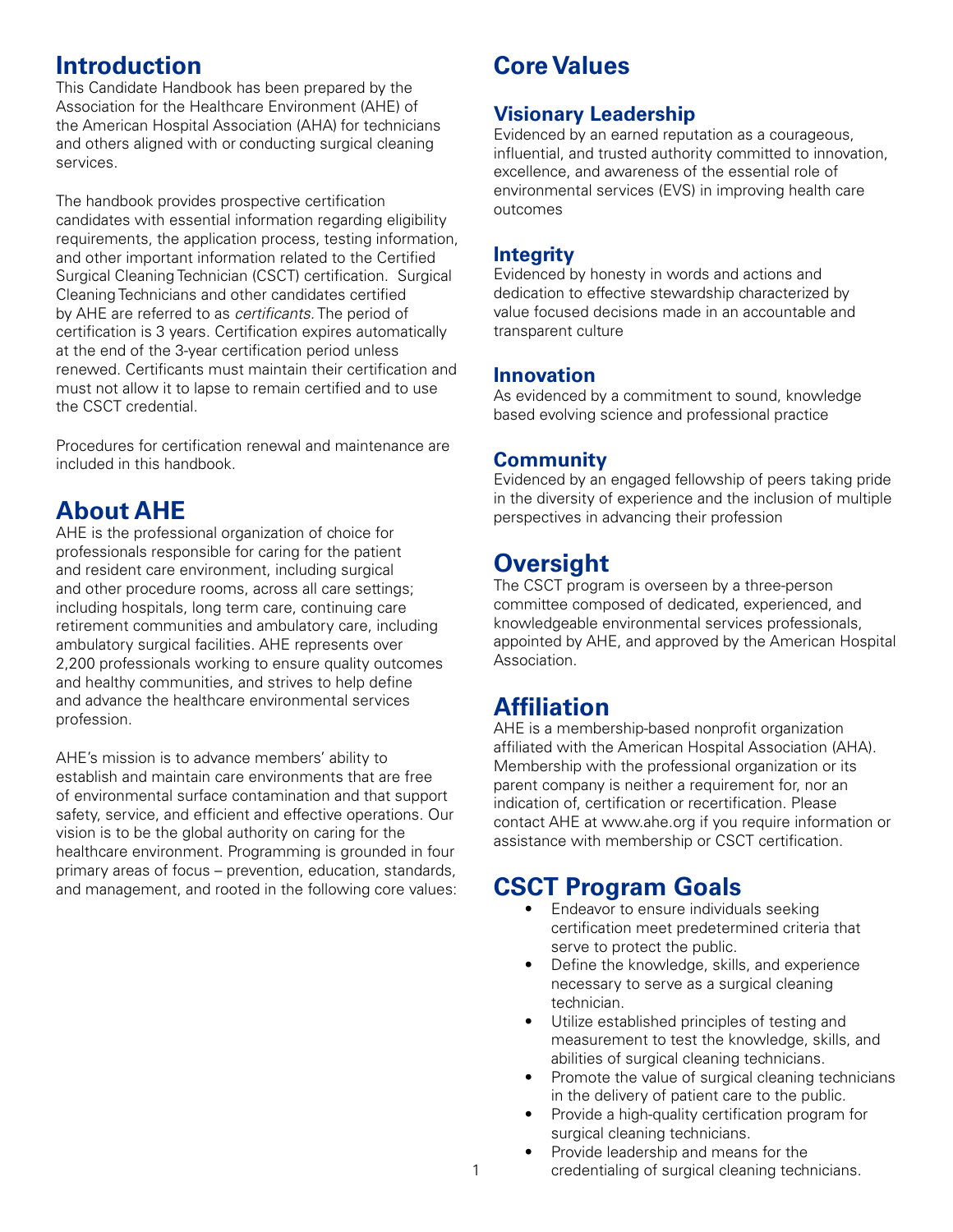# **Credential**

- CSCT stands for Certified Surgical Cleaning Technician.
- CSCT is the registered trademark of the Association for the Healthcare Environment.
- CSCT is the credential authorized for use by those individuals who have met the standards, qualifications, and testing requirements established by the Association for the Healthcare Environment.
- Individuals who allow their CSCT national certification to expire may not use the CSCT credential nor may they represent themselves as CSCT-certified surgical cleaning technicians.

### **Declaration and Statement of Nondiscrimination**

The CSCT National Certification Examination is a competency-based examination reflective of knowledge and expertise required to carry out the essential tasks of a surgical cleaning technician.

AHE does not discriminate among candidates with respect to age, race, religion, national origin, ethnicity, disability, marital status, and sexual orientation, gender, or gender identity.

### **Qualifications and Eligibility for taking the CSCT National Certification Examination**

Certification examinations are offered to individuals who have successfully completed the CSCT training program, as documented by their CSCT Trainer. Requirements to qualify for CSCT training include:

1. Candidates must have a minimum of six months healthcare environmental services cleaning experience in direct patient care **OR** At least six months cleaning experience in the **OR** suite or procedure rooms **OR** At least one year in healthcare cleaning in areas other than direct patient care

#### AND

2. Candidates must be able to read and write in English. Note: The CSCT curriculum is written at or above the junior high reading level but is suitable for employees with additional education.

# **Application Process.**

Those individuals who meet eligibility requirements wishing to enroll in a CSCT training program should first contact their manager to ask if there is a CSCT-certified trainer associated with their facility or health system.

#### **If there is a CSCT-certified trainer associated with their facility or health system:**

- 1. Get a statement in writing from your supervisor that states you meet the CSCT eligibility requirements and are recommended and approved for CSCT training.
- 2. Contact the CSCT-certified trainer and request to be part of their next training program in your facility.
- 3. Present the eligibility statement to the trainer.

The trainer will enroll you in training and purchase training materials; CSCT-certified trainers are the only individuals who can purchase books for CSCT training.

There are no application fees required of the candidate, however, the sponsoring facility or health system will be responsible for the training fee, which includes CSCT exam, certificate, and pin.

Candidates will be required to establish an *online profile* account with the American Hospital Association (AHE's parent company) before training begins. CSCT trainers will walk trainees through this process on or before the first scheduled day of training.

### **If there is not a CSCT-certified trainer associated with their facility or health system:**

- 1. Get a statement in writing from your supervisor that states you meet the CSCT eligibility requirements and are recommended and approved for CSCT training.
- 2. Contact AHE at ahe@aha.org or 312-422-3860 to declare your interest in CSCT certification.
- 3. Follow the instructions of the AHE representative.

AHE will make every effort to connect you with a nearby training, but does not guarantee availability or approval.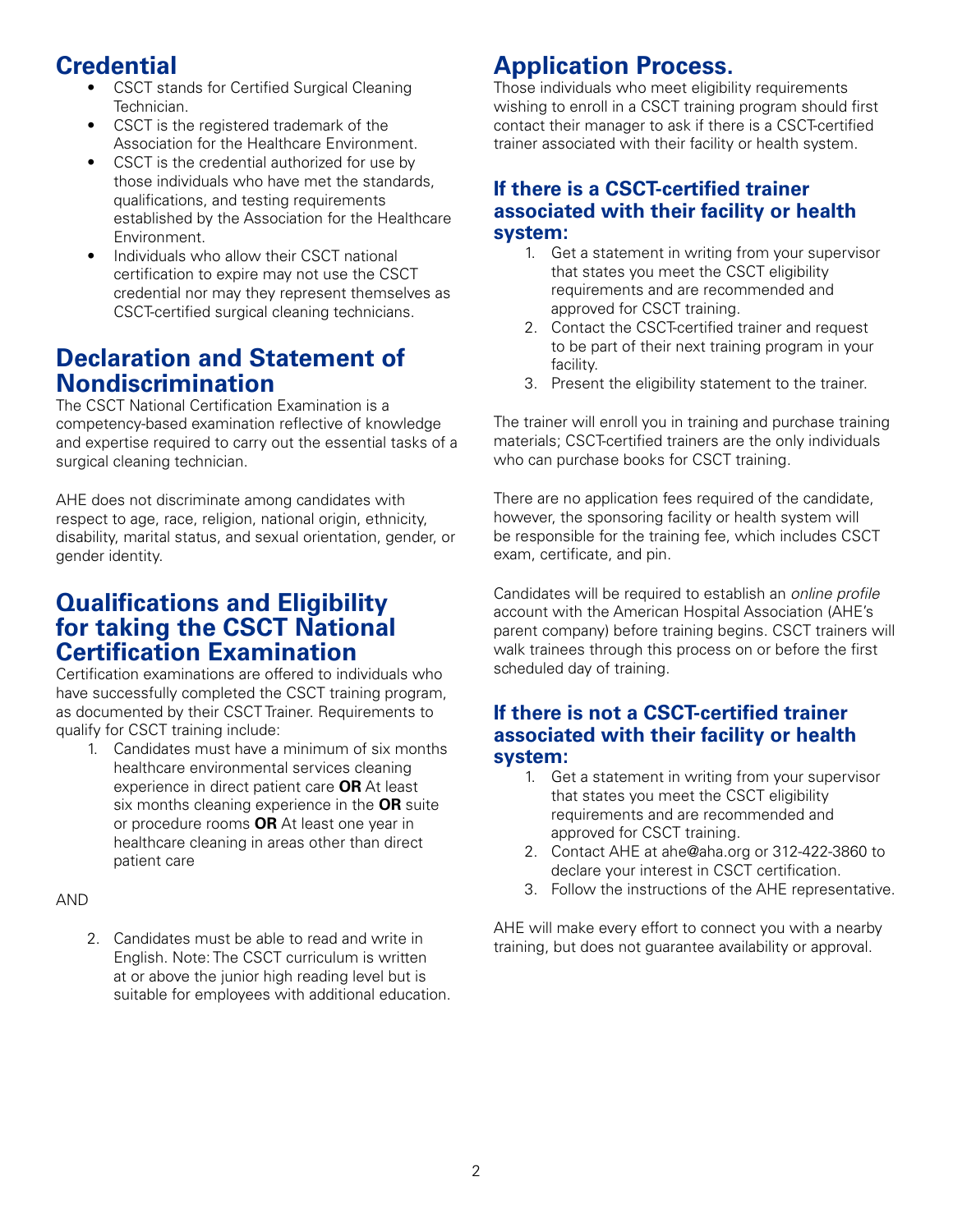# **Content Delivery**

CSCT certification training is comprised of 20 hours of classroom instruction. The content covered during the workshops is based on the five domains shown below. The amount of time allocated to each domain was determined through a nationwide job analysis of environmental services tasks:

- Infection Prevention ...................................... 40%
- Cleaning and Disinfection.............................. 30%
- Effective Communication ...............................10%
- Problem Solving .............................................10%
- Making an Impact...........................................10%

Each domain is covered in a series of 5 modules which are built around typical responsibilities and situations encountered as a surgical cleaning technician.

- **Module 1: Why Your Role Matters**
- **Module 2: Prepare for Action**
- **Module 3:** Master the Procedures
- **Module 4:** Solving Sticky Situations
- **Module 5:** Making an Impact

Each module has its own set of distinct learning objectives.

The content may be delivered over two and a half consecutive days, or it may be spread out over several weeks; the format of content delivery in each facility is determined by the CSCT trainer from that facility.

### **CSCT National Certification Examination**

The CSCT exam consists of about 50 multiple choice questions, covering the five surgical cleaning domains mentioned above. Each domain has a set of associated tasks, which the course content and exam questions were built around. The number of questions per domain is equivalent to the percentage of content per each domain.

Generally, the CSCT Examination questions are categorized by the following cognitive levels:

- **Knowledge:** The ability to recall or recognize previously learned information
- **Comprehension:** The ability to demonstrate understanding of the facts
- **Application:** The ability to apply knowledge to real-world situations

The CSCT exam is structured so that approximately 38% of the questions pertain to Knowledge, 28% pertain to Comprehension, and 34% are Application-based.

### **Infection Prevention**

• 40% of content/exam

#### **tasks**

- Perform actions to prevent the spread of infection, break the chain of infection, and prevent cross contamination
- Change gloves, perform hand hygiene and enter procedure room to be cleaned, closing the door behind
- Gather correct equipment and supplies needed to clean and disinfect room, ensuring that cleaning solutions and disinfectants are not expired
- Immediately perform hand hygiene after exiting OR/sterile room
- Allow appropriate dwell and drying times according to label instructions
- Never re-dip cloths or re-use
- Frequently change to a fresh cleaning cloth or saturated wipe when needed
- Use well-saturated disinfecting wipes with appropriate contact times and/or microfiber cloths and chemicals dispensed using a spout top
- Use only lint-free cleaning cloths
- Never use brooms
- Never use spray bottles
- Never move anything from a procedure room into the sterile core
- Use gloves whenever contact with blood, bodily fluids, or other potentially infectious material is possible, and/or when touching or handling contaminated items or surfaces is possible
- Use face protection whenever contact with splashes, sprays, splatter, or droplets of blood, bodily fluids or other potentially-contaminated materials is possible
- Prevent cross-contamination, when leaving

#### **OR:**

- Strip off shoe and head covers
- Wear specialty gown over scrubs, different color than ones they wear actively in OR
- Switch out gown when moving between restricted and unrestricted areas

### **Cleaning and Disinfection**

• 30% of content/exam

#### **tasks**

- Clean and disinfect items and areas to physically remove and kill potentially harmful microorganisms
- Ensure that EVS carts are stocked with all required equipment and products
- Before the first case of the day, conduct appropriate damp wiping in sterile rooms according to standard procedures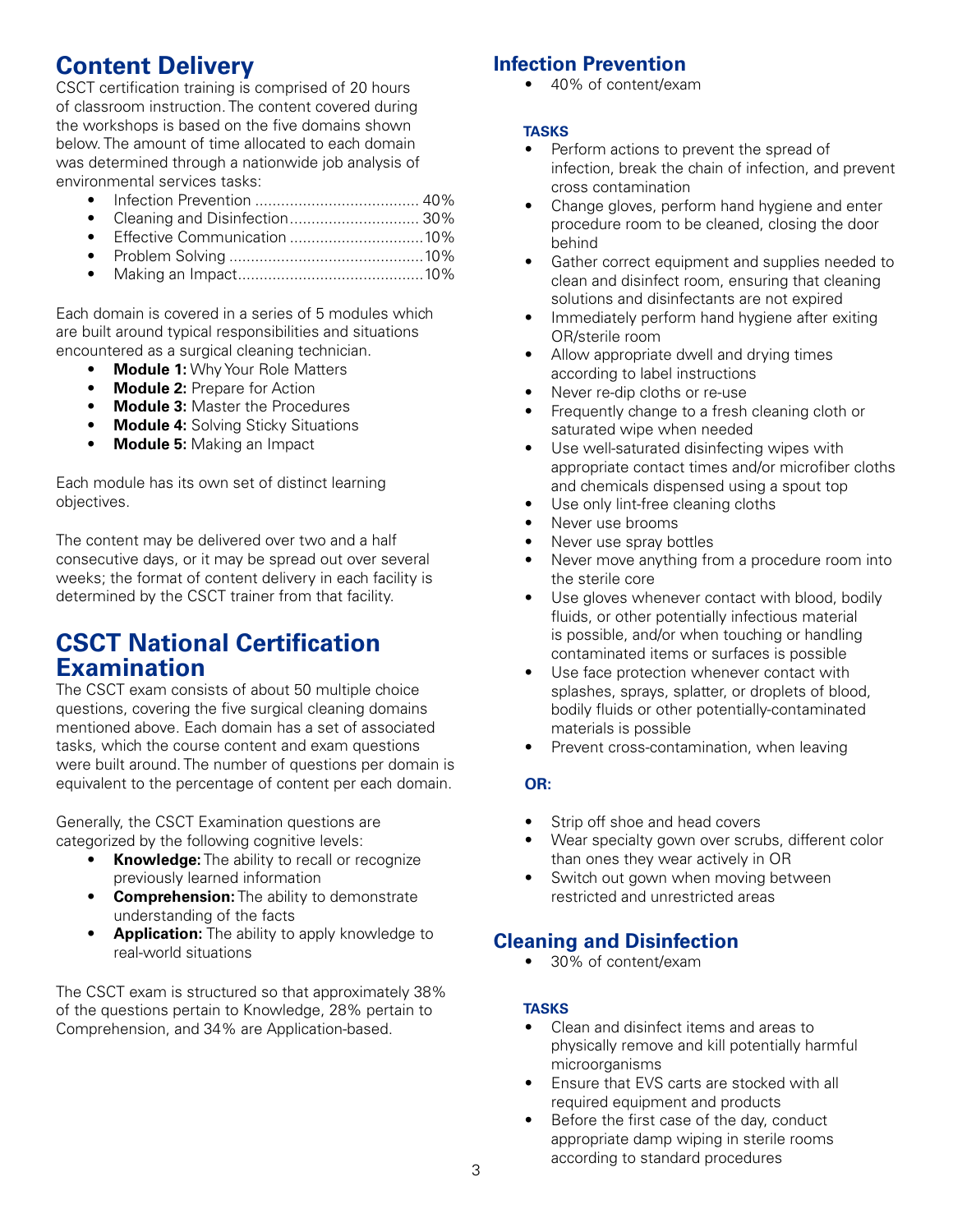- Between cases, conduct appropriate end-ofprocedure cleaning and disinfecting in sterile rooms according to standard procedures (which may involve performing specialized cleaning processes, such as those required for Creutzfeldt-Jakob disease (CJD), or other highly-infectious illnesses)
- After the last case of the day, conduct end-ofday cleaning and disinfecting in sterile rooms according to standard procedures
- Segregate, remove, and dispose of waste (including liquid waste and associated equipment) and instruments properly (includes recycling)
- Validate and track the cleaning of each room using a quality checklist and return checklist to supervisor before the end of the shift
- Select and don appropriate attire and PPE before entering any OR/sterile room or support areas, such as central core, specimen room, scrub room and sink, halls, utility rooms (any place within the red line of demarcation)
- Safely doff PPE after leaving OR suites
- Remove all cleaning equipment brought into the room
- Remove all trash, waste (including infectious waste, liquid waste from surgical suction systems, suction canisters, etc.,) and linens from the room, and safely dispose of trash and waste, including recycling of items, when applicable
- Begin cleaning procedures only after: -Patient has left the room -Surgical count has been verified (nothing can be removed from the room until count is complete, including trash)
- Clean all required items and areas in the room in accordance with AHE's Practice Guidance for Healthcare Environmental Cleaning, 2<sup>nd</sup> Edition
- Check for any remaining instruments, basins, trays and sharps, or waste involving blood or blood-soaked linens, and remove if present
- Always support areas prior to cleaning OR/ sterile rooms (support areas include central core, specimen room, scrub room and sink, halls, utility rooms, etc.)
- Follow standard techniques for cleaning and disinfecting ORs or other procedure rooms
- Clean from the sterile core entrance to the nonsterile corridor
- Clean and disinfect all required items in the OR or procedure rooms following standard guidelines.
- Recognize the right attire and/or PPE depending on the type of room or procedure
- Select and properly use the correct cleaning equipment, supplies, and products for each cleaning task, and dispose of them properly
- Segregate and remove waste and dispose of it properly

### **Effective Communication**

• 10% of content/exam

#### **tasks**

- Communicate why working methodically in an organized pattern through the room (Clockwise or counterclockwise—Highest to lowest—Cleanest to dirtiest) is important.
- Communicating and coordinating with nurses, technicians, or other staff
- Understanding the expectations for their role (both what they must do and how)
- Asserting oneself in communicating with nurses or physicians when a room is not ready for the next case

### **Problem Solving**

• 10% of content/exam

#### **tasks**

- Perform cleaning at the appropriate time and in a timely manner
- Perform cleaning first, followed by disinfecting
- Follow special cleaning procedures for specialized cases
	- Cleaning after a trauma surgery, which may involve a lot of fluid clean up
	- Cleaning after a minor procedure, which may involve little or no fluid clean up
	- Specialized cleaning after suspected or confirmed CJD, C-Diff or MRSA case
	- Specialized cleaning procedures for other novel infectious diseases
- Choose the right attire and/or PPE for a given circumstance, and don and doff PPE correctly
- Ability to complete tasks efficiently and effectively
- Prioritizing tasks and managing time
- Critical thinking and decision making on the job (e.g., prioritizing which room should be cleaned first, if multiple rooms are needed at the same time; deciding when certain cleaning procedures may be omitted)
- Dealing with "sticky situations"
	- Feeling rushed to complete in-between case cleanings
	- Difficulty following standard cleaning procedures correctly
	- Being asked by the surgical staff to perform tasks or duties outside of their responsibilities
	- Handling awkward situations with colleagues and surgical staff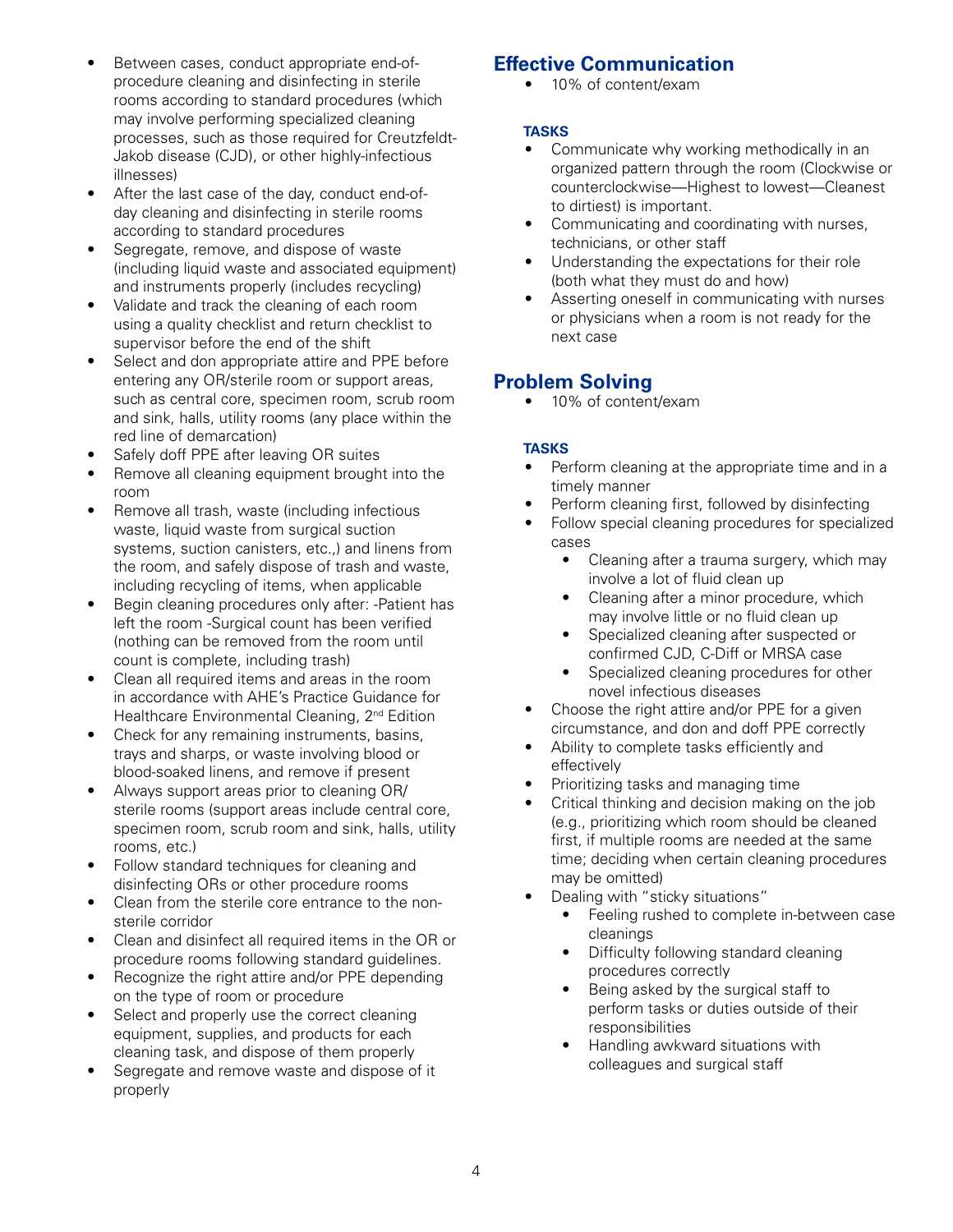### **Making an Impact**

10% of content/exam

#### **tasks**

- Follow Standard Precautions and other safety guidelines at all times to prevent patient and technician exposure to blood and other potentially-infectious material, and other hazards
	- Identify and report potential problems or hazards impacting patient, healthcare worker, or equipment safety
	- Wear proper PPE: Scrubs or scrub suit, shoe covers, surgical cap, latex-free disposable gloves, mask or face shield
	- Use chemicals as directed by manufacturer's label
	- Never mix or combine chemicals
	- Report blood and body fluid exposures
	- Be alert for sharps and sharp objects
	- Always display wet floor or caution signs when cleaning floors or vacuuming
- Lead, mentor, and coach fellow peers and staff members
- Protect patient safety by observing and respecting HIPPA laws

### **Testing Procedure**

- 1. The examination is available online only and is administered by a CSCT trainer at the trainer's healthcare facility.
- 2. Candidates cannot sit for an examination until after they have completed the CSCT training program.
- 3. Once training is completed, the CSCT trainer notifies AHE that a candidate is ready to sit for the CSCT National Certification Exam.
- 4. The candidate and CSCT trainer schedule the exam at a mutually agreeable time.
- 5. On the day of testing, candidates will show up at the assigned time and location given them by their trainer, log in to a computer using the unique identification they established when setting up their AHA online profile, and sit for the proctored online exam.
- 6. Candidates are allowed two (2) hours to complete their exam.

# **Test Scoring**

The CSCT National Certification Examination is designed to assess knowledge required for essential environmental service tasks. A candidate must obtain a score equal to or higher than the "passing score" to pass the test. The passing score is determined by a panel of environmental services content experts using psychometrically accepted standard-setting methodology through a facilitation process led by a licensed psychometrician. A candidate's performance on the examination is not compared to the performance of others taking the examination.

### **How CSCT Examination Passing Score is Set**

The methodology used to set the initial minimum passing score is the Angoff method in which content experts estimate the passing probability of each question on the CSCT Examination. These ratings are averaged to determine the preliminary minimum passing score (i.e., the number of correctly answered questions required to pass the examination). This method takes into account the difficulty of the CSCT Examination.

The preliminary minimum passing score is validated by the test performance of candidates.

The passing standard is applied consistently across all CSCT candidates who take the same form of the Examination. When new forms of the Examination are introduced, a certain number of CSCT Examination questions in the various content areas are replaced by new CSCT Examination questions. These changes may cause one form of the CSCT Examination to be slightly easier or harder than another form. To adjust for these differences in difficulty, a procedure called "equating" is used. For equated CSCT Examinations that have different passing scores, the equating process helps ensure that the levels of CSCT examinee knowledge are equivalent on the various Examination forms.

# **Passing the CSCT Examination**

An eligible candidate who passes the CSCT Examination is awarded the CSCT credential. Generally about six or seven weeks after the candidate passes the CSCT Examination, AHE mails in a sealed packet, each individual candidates' certificate (which verifies their credential), a pin, a score report, and information about CSCT certification renewal requirements. This packet is mailed directly to the certificant.

The name on the certificate will be the same as per the registration information provided to AHE. It is the candidate's responsibility to keep their information updated with their AHE user log in. AHE reserves the right to publicly recognize any candidate who has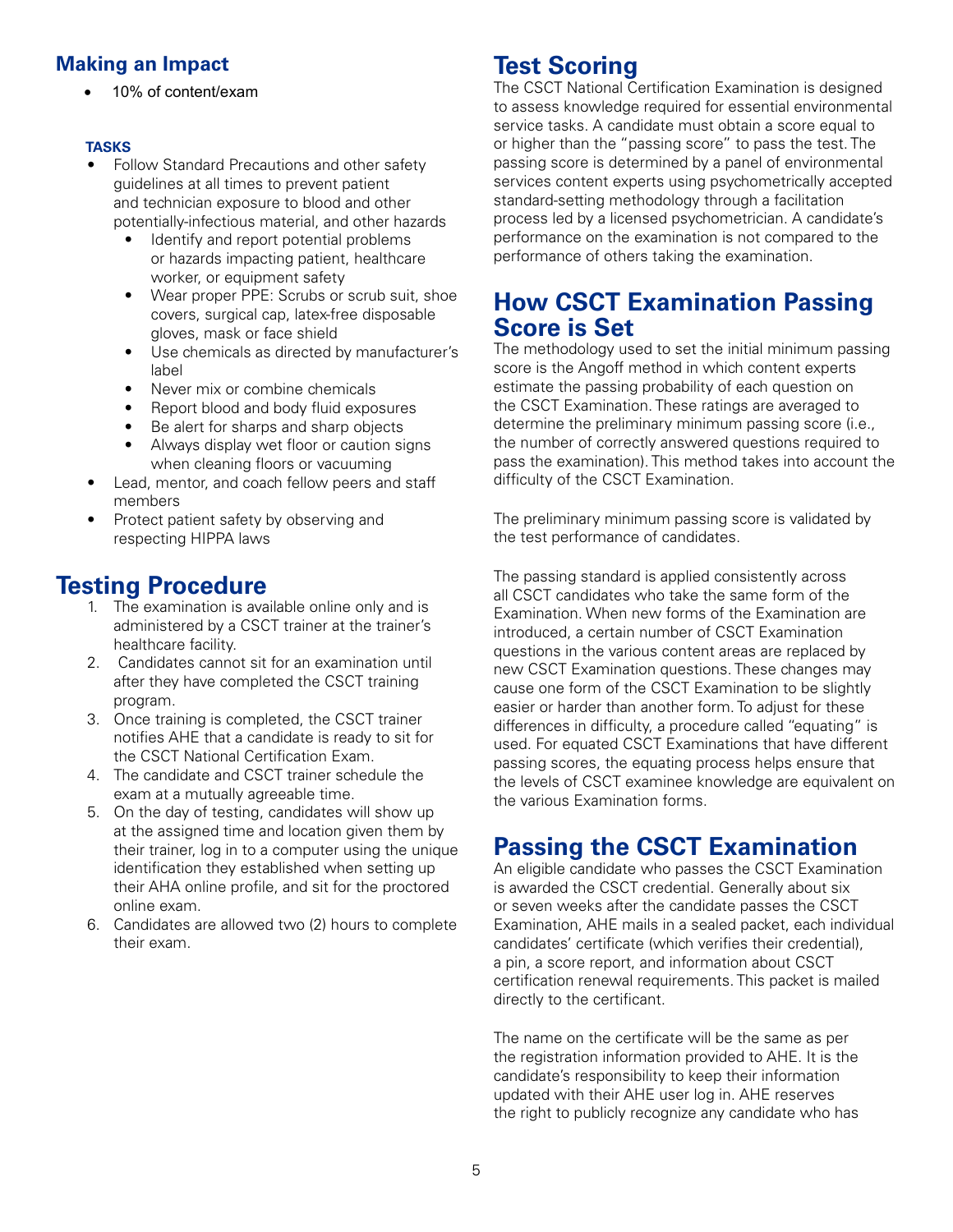successfully completed the CSCT Examination. Scores are never reported.

Candidates will be able to view a brief overall Pass or Fail status report on the computer upon completion of the test. The examination is electronically scored.

A candidate's examination scores are considered confidential information and will not be disclosed to anyone other than the candidate. AHE will not release test scores to anyone without specific written instructions from the candidate indicating to whom and why the information is to be disclosed.

# **Failing the CSCT Examination**

If a candidate does not pass a CSCT Examination, the score report is mailed. A candidate must reschedule an exam date with their facility's CSCT trainer if re-testing is desired. There is no limit to the number of times an individual may retake the CSCT Examination.

# **Following the CSCT Examination**

Examination Score Reports are issued by AHE. Scores are reported in written form only. Examinees will receive an online score immediately after submitting their exam. AHE will mail score reports directly to the test-taker in a sealed package. Scores are not reported over the telephone, by electronic mail, or by fax. The score report indicates a "Pass" or "Fail," which is determined by the raw score on the CSCT Examination. A raw score is the number of questions answered correctly. Responses to individual CSCT Examination questions will not be disclosed to a candidate.

### **CSCT Examination Score Confidentiality**

Pass and Fail scores are considered confidential. It is the CSCT candidate's responsibility to abide by their employer's requirement to disclose their pass or fail status, with or without disclosure of their actual score. AHE will keep all scores confidential, unless specified by the CSCT candidate.

# **Renewal of CSCT Certification**

CSCT certification is valid for three (3) years. A renewal application will need to be submitted, as well as documentation of five (5) hours of Continued Education Units (CEU) earned per year for a total of 15 CEU hours during the certification period.

Certificants can also renew their CSCT credential by retaking the CSCT certification exam. To retake the exam, certificants must contact their CSCT trainer and schedule the exam.

# **Test Security**

Candidates who apply and sit for the CSCT National Certification Examination must acknowledge that they understand the following:

- The CSCT National Certification Examination is the exclusive property of the Association for the Healthcare Environment of the American Hospital Association.
- Federal copyright law protects the CSCT examination and the items contained therein;
- The retention, possession, copying, distribution, disclosure, discussion or receipt of any CSCT certification examination question, in whole or in part, by written, electronic, oral or other form of communication, including but not limited to texting, emailing, copying or printing of electronic files, and reconstruction through memorization and/or dictation, before, during or after the examination is strictly prohibited.
- Theft or attempted theft of examination content is punishable as a felony;
- Candidate participation in any irregularity occurring during or after this examination such as giving or obtaining unauthorized information or aid, as evidenced by an observation or subsequent statistical analysis, may be sufficient cause to terminate participation, invalidate the results of the examination, or necessitate other appropriate action; and
- Incidents regarding test security or examination administration will be reported to the CSCT Oversight Committee. Grounds for sanction may be undertaken with AHA legal counsel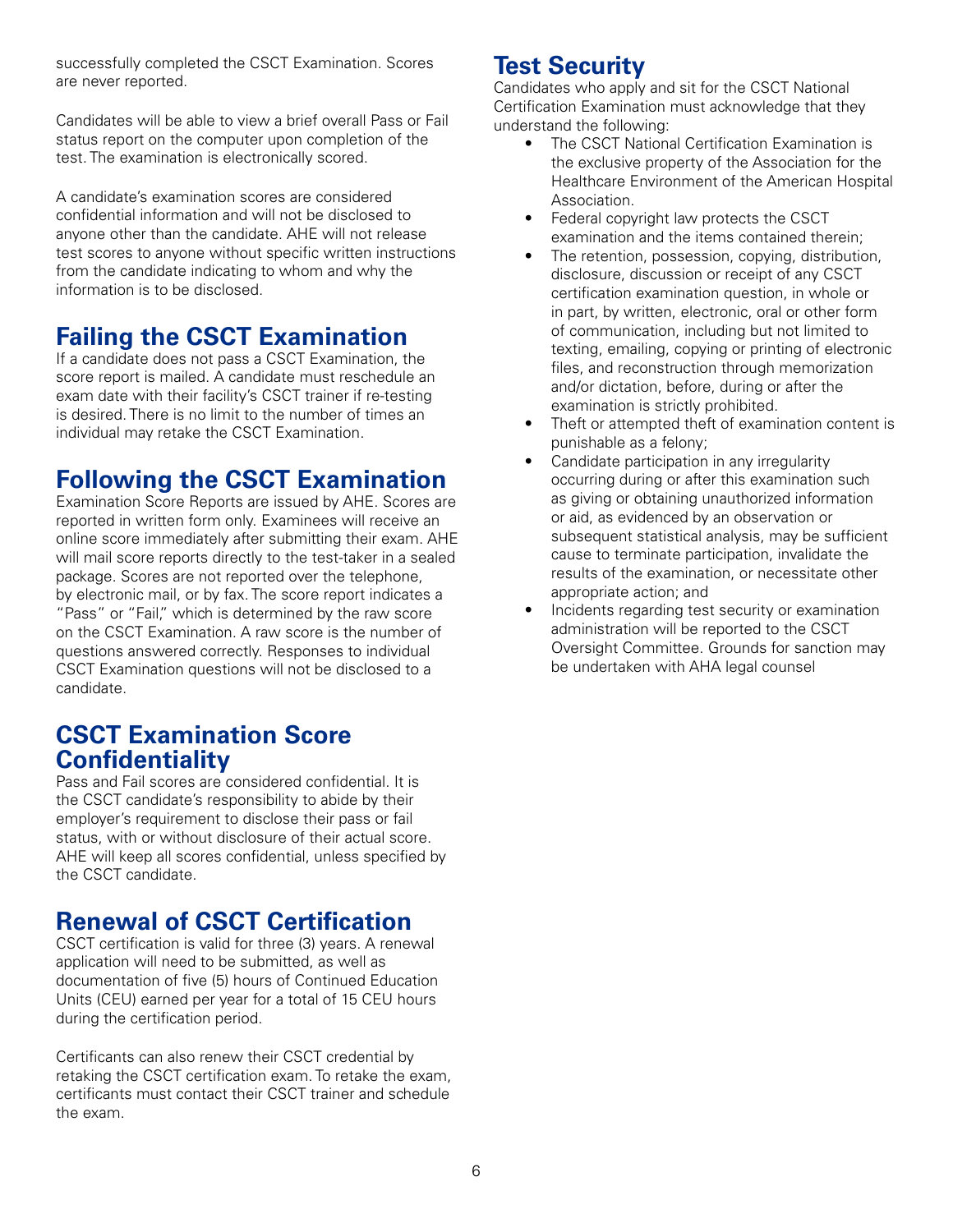## **Professional Standards of Conduct**

A certificant who is awarded certification by the AHE agrees to conduct himself/herself in an ethical and professional manner. By accepting certification, the certificant agrees to:

- 1. Maintain competence;
- 2. Demonstrate work behavior that exemplifies ability to perform safely, competently, and with good judgment;
- 3. Conduct technician activities with honesty and integrity:
- 4. Avoid discriminating against any individual based on age, gender, race, color, religion, national origin, disability, or marital status;
- 5. Abide by rules and regulations governing programs conducted by the AHE;
- 6. Not misrepresent the credential, and
- 7. Adhere to the guidelines for use of the Certification Marks as posted on the AHE website.

Violation of these Professional Standards of Conduct is misconduct for which granting of a certification or renewal of a certification may be delayed or denied, or for which a certification may be revoked by the AHE.

# **CSCT - Certificant Responsibility**

Surgical cleaning technicians are certified by AHE for a 3-year period. Certification expires automatically at the end of the 3-year certification period and must be renewed prior to the expiration date.

- Certificants are responsible for notifying AHE of changes to their contact information during the period of their certification.
- Failure of a certificant to receive their renewal notice does not relieve the technician of his or her professional responsibility for renewing their National Certification prior to their expiration date.
- AHE is not responsible for financial or other damages occurring with respect to expiration of a certification due to lack of notification of a change to certificant contact information, address, or email.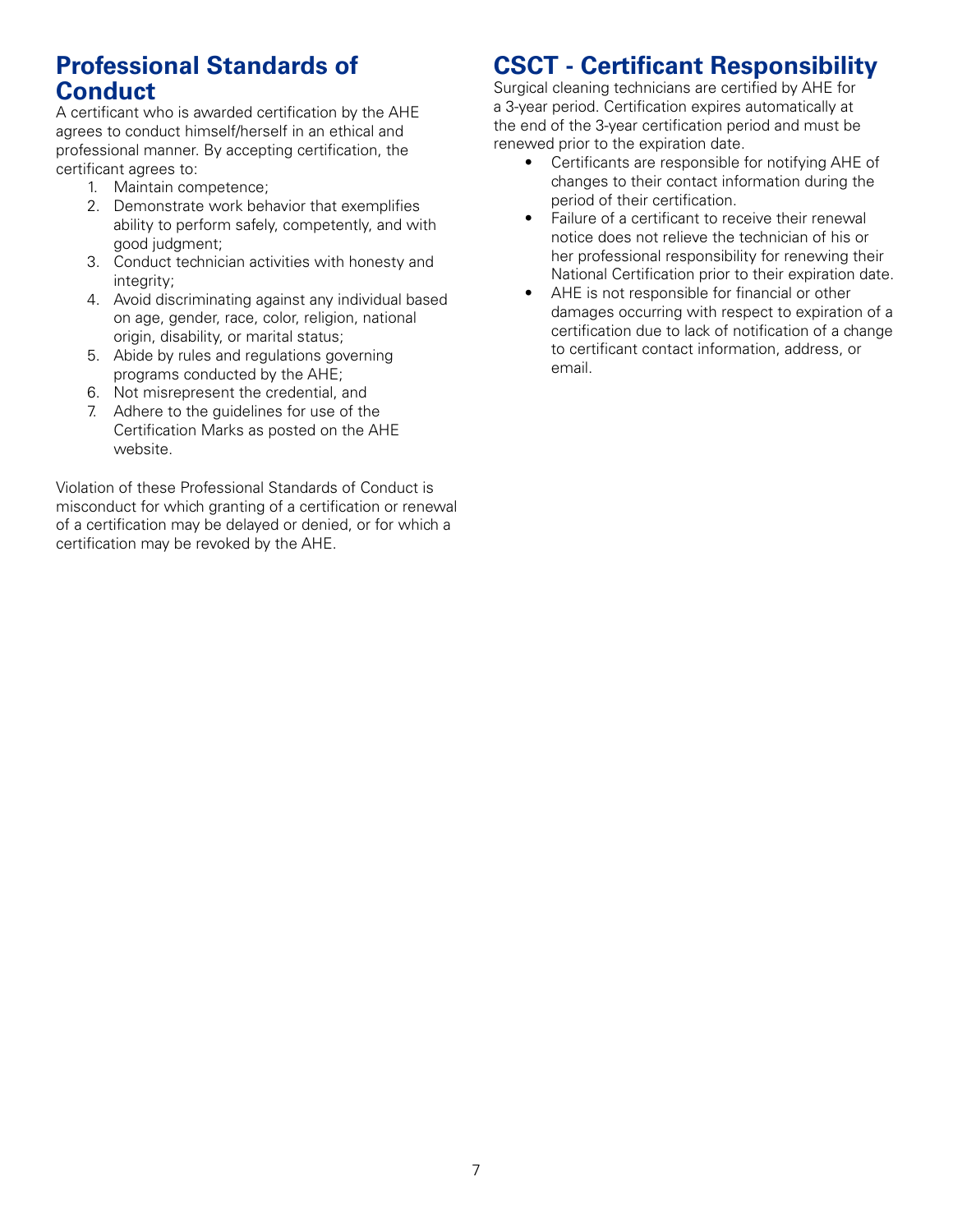

# CSCT Certification Application

A candidate is eligible for CSCT Certification if employed by a health care facility with at least 6 months experience cleaning **within** the patient room, or six months cleaning experience in an OR Suite, or at least one year in a health care facility cleaning in areas other than direct patient care areas.

### **Applicant Information**

### **Demographic Information**

|                                                                   |                                   |                | How many years of experience do you have in environmental services<br>(operations related to environmental sanitation, waste management and   |  |
|-------------------------------------------------------------------|-----------------------------------|----------------|-----------------------------------------------------------------------------------------------------------------------------------------------|--|
| Last Name                                                         |                                   |                | textile management)?                                                                                                                          |  |
| First Name                                                        |                                   | Middle Initial | 6 months-1 year<br>2-4 years<br>5 or more years                                                                                               |  |
|                                                                   |                                   |                |                                                                                                                                               |  |
| <b>Street Address</b>                                             |                                   | Unit/Apt #     | How many years have you worked in health care, cleaning patient<br>rooms/areas?                                                               |  |
|                                                                   |                                   |                |                                                                                                                                               |  |
| City                                                              | State                             | Zip            | 6 months-1 year<br>2-4 years<br>5-7 years                                                                                                     |  |
|                                                                   |                                   |                | More<br>7-10 years<br>10-15 years                                                                                                             |  |
| Preferred Phone                                                   |                                   |                |                                                                                                                                               |  |
|                                                                   |                                   |                | Do you require special disability related accommodations during testing?                                                                      |  |
| Preferred Email Address                                           |                                   |                | If yes, please contact the T-CHEST at your facility at least 45 days prior to<br>the testing date.                                            |  |
| Title & Name of Hospital/Organization                             |                                   |                | No<br>Yes                                                                                                                                     |  |
|                                                                   |                                   |                |                                                                                                                                               |  |
| Name of CSCT trainer                                              |                                   |                | I certify that I have read all portions of the CSCT Candidate Handbook                                                                        |  |
|                                                                   |                                   |                | and Application and agree to abide by regulations contained therein.<br>I certify that I am eligible to take this CSCT Examination and the    |  |
| Name as you wish it to be printed on certificate                  |                                   |                | information I have submitted in this application is complete and correct<br>to the best of my knowledge and belief. I understand that, if the |  |
|                                                                   |                                   |                | information I have submitted is found to be incomplete or inaccurate,                                                                         |  |
|                                                                   |                                   |                | my application may be rejected or my CSCT Examination results may be<br>delayed or voided.                                                    |  |
| <b>Application Status</b>                                         |                                   |                |                                                                                                                                               |  |
| Check on of the following:                                        |                                   |                |                                                                                                                                               |  |
|                                                                   | I am applying as a new candidate. |                | Signature                                                                                                                                     |  |
| I am applying as a re-applicant; i.e., to retake the examination. |                                   |                | Print Name                                                                                                                                    |  |

I am applying for renewal of certification.

Date